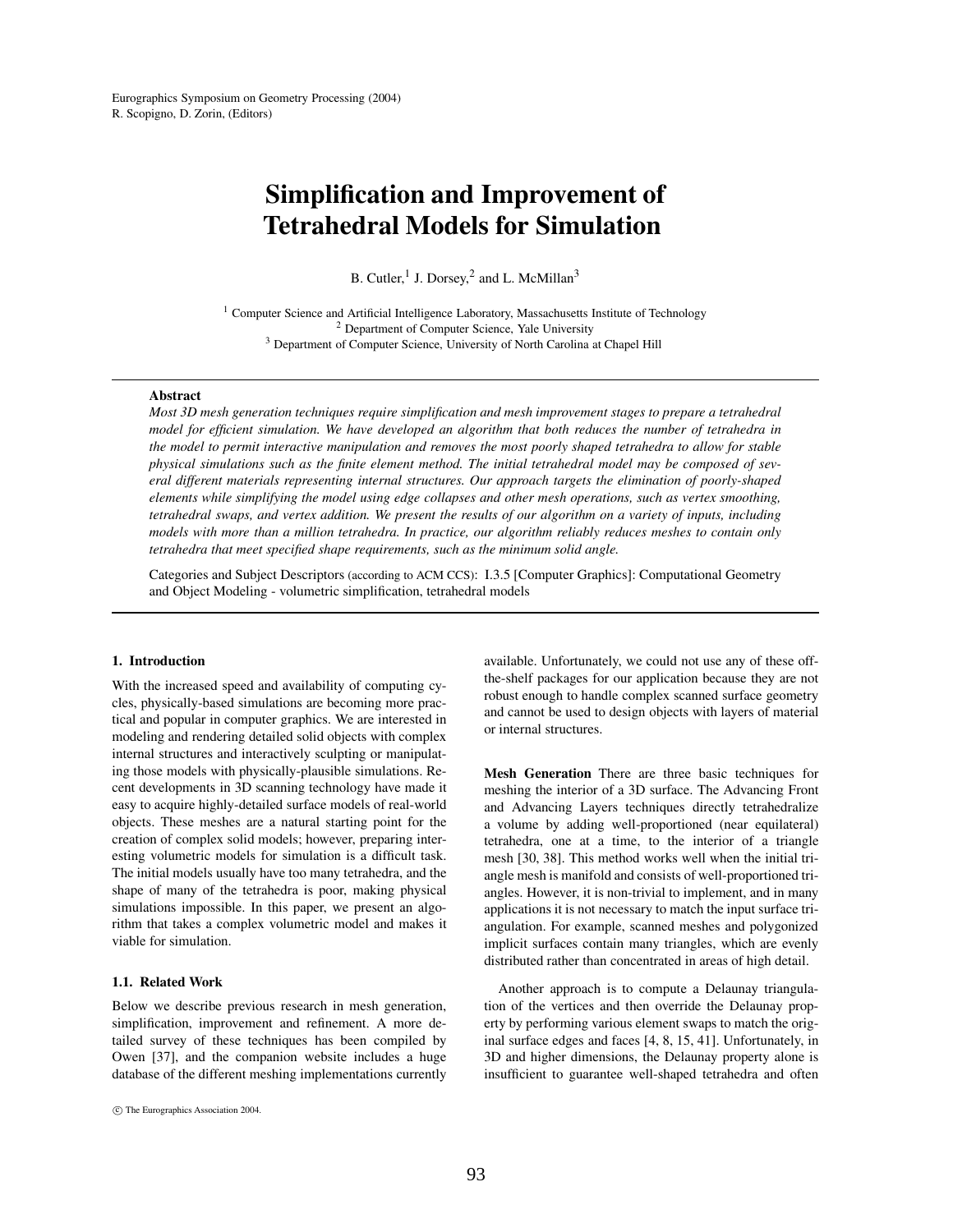these models require further modifications to improve element shape.

The most brute-force technique, structured grid or octree tetrahedralization, is simple and straightforward to implement and will always produce a consistent mesh [36, 44]. However, the method produces a large number of tetrahedra, and elements near a boundary often have near-zero volume and very poor shape. This technique is best paired with simplification and mesh improvement.

**Mesh Simplification** Motivated by the need for interactive rendering and transmission of complex meshes, much work has been done on simplifying triangular surface meshes while maintaining surface fidelity [22, 40]. Some of these techniques have been translated to volumetric meshes [9, 10, 11, 42, 43]. Unfortunately, these techniques focus primarily on simplification, and do not necessarily improve the *quality* of the mesh elements. Work on nested hierarchical coarsenings can guarantee bounds on element shape in 2D triangulations [6, 32], but has not been demonstrated on complex volumetric models.

**Mesh Improvement** A variety of local transformations can be used to improve the quality of individual elements [17, 24]. In practice, a combination of remeshing techniques is more effective at improving shape than any single type of operation [16]. We have expanded on this work and show that the addition of aggressive simplification to traditional mesh improvement techniques can achieve better overall tetrahedral shape.

**Mesh Refinement** To increase the resolution of a mesh for improved simulation accuracy and to implement geometry modification operations such as fracture and the removal of material, meshes can be locally refined. One approach is to use *regular subdivision* (in 2D, simply bisect each edge to create four self-similar triangles), which can be made adaptive with careful bookkeeping [5, 7]. Another approach is to perform successive, local longest-edge bisections [1, 39]. This technique is effective for 2D planar triangulations; however, in higher dimensions it may not terminate, and in general, it does not maintain element quality. Instead, each original tetrahedron should be projected to a special *reference tetrahedron*, upon which longest-edge bisection results in finitely many congruency classes of tetrahedra [29]. Similarly, vertex ordering [31] or edge marking [2] schemes may be used. However, if the mesh is to be deformed or fractured, local simplification and/or mesh improvement may also be necessary to ensure well-proportioned elements [19].

# **1.2. Overview**

Our work makes the following contributions:

• Simplification of complex tetrahedral models generated

from scanned surface meshes, while preserving the topology and surface detail of exterior and interior material boundaries.

- Improvement of tetrahedral shape/proportion to meet the requirements of physical simulations such as the Finite Element Method (FEM).
- New element quality metric that relies on just a few userspecified parameters, which are intuitive and easy to set based on the application.
- Robust and efficient implementation to simplify and improve large tetrahedral models with more than a million tetrahedra. We plan to make the implementation publicly available.

We detail the tetrahedral mesh requirements of our target application in Section 2. In Section 3, we present our algorithm, which eliminates the most poorly-shaped elements by using edge collapses and other local remeshing operations, which are described in Section 4. In Section 6, we present the results of the implementation on a variety of interesting models. Finally, in Section 7, we compare the algorithm to similar simplification and mesh improvement techniques.

## **2. Goals and Requirements**

Often, the initial tetrahedralization of a volumetric model has too many tetrahedra and many of the elements have poor shape, making physical simulations impossible. There are a number of objectives, described below, that must be addressed for these meshes to be useful in an interactive modeling system and to behave correctly during simulation.

**Reduce the Overall Number of Elements** Generally, the running time of a physical simulation is polynomial in the number of elements. Our interactive FEM simulation engine operates at interactive rates with models of 5,000 or fewer tetrahedra [33, 34], so this is often the target tetrahedral count for simplification.

**Maintain the Shape and Topology of Boundaries** One of the main goals of any simplification algorithm is to preserve the original data, though some small-scale features must be sacrificed to achieve the target element count. For our application, it is important to maintain the shape and topology of both exterior (material/air) and interior (material/material) boundaries. For example, if the object is covered by a thin layer of material, the simplified object should also have this layer. A naive implementation might allow a thin layer to *collapse*, revealing the underlying material [25].

An alternate goal used in other applications is to preserve a scalar/vector field defined throughout space. These goals are related when we consider preserving multiple isosurfaces embedded in a volume. However, in order to maintain the visual appearance of a rendered isosurface it is necessary to consider the normals of the boundary faces [20].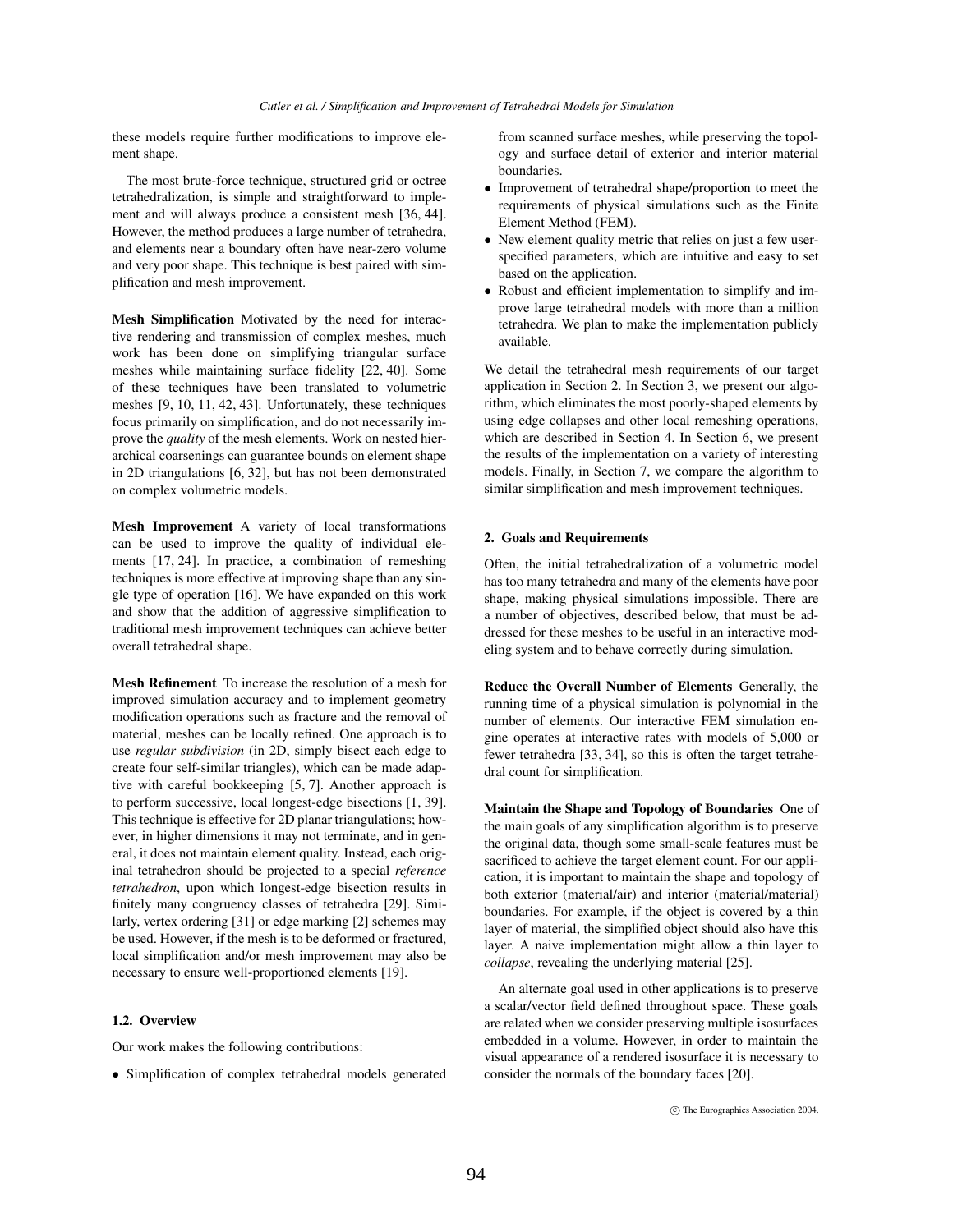

**Figure 1:** *Illustration of poorly-shaped tetrahedral elements. Unlike the 2D case, it is not sufficient to judge element shape quality by the ratio of shortest and longest element edges. While this test detects needle and wedge tetrahedra, it fails for sliver tetrahedra. A better metric in 3D is the minimum solid angle. Illustration redrawn from [41].*

**Improve or Maintain the Shape of Each Element** Physical simulations and interactive manipulation such as sculpting or deformation move vertices of the mesh relative to each other, and thus place restrictions on the shape of volumetric elements. Errors related to the FEM approximation increase when the elements have extremely large dihedral angles, and the stiffness matrix is severely constrained when these angles are very small [3, 26]. In general, such tetrahedral elements are said to be degenerate or have poor *shape* (Figure 1). To ensure mathematical stability of the simulations and guarantee that the volume of each element remains positive, the initial model should consist of only well-shaped tetrahedral elements. If a mesh contains a *sliver* tetrahedron, the slightest translation of one of its vertices can cause the sign of its volume to flip, leading to errors when determining the exterior triangular skin of the model, and resulting in incorrect renderings and missed collisions. Adding constraints to the simulation to prevent inverted volumes introduces non-linearities to the system, making it expensive and difficult to solve. It is much more efficient to begin the simulation with well-proportioned elements that can withstand considerable deformation.

In 2D, the quality of a triangle's shape can be measured as a ratio of longest to shortest edges. However, in 3D, a tetrahedron with similar edge lengths is not guaranteed to have good shape; e.g., a sliver tetrahedron. Instead, we chose to measure the quality of a tetrahedron's shape by its minimum solid angle. Other 3D metrics that are equally effective in judging tetrahedral shape include the surface area to volume ratio and the minimum dihedral angle [28].

**Maintain a Reasonable Distribution of Elements** Simulations on uniform density meshes, in which all elements have similar volume and are nearly equilateral, are accurate and stable, but slow, due to the high number of elements. For many applications, the best compromise is to use a mesh with comparable surface detail but a gradation in element sizes; that is, larger tetrahedra on the interior of the model and in areas of low detail and smaller tetrahedra near the

surface details. However, if the elements are too large, the model may be over-constrained and will not behave realistically. Soft material deformations will look polygonal rather than continuous and the choice of fracture planes for a brittle material will be limited. These problems can be addressed by adaptive refinement of highly strained elements; however, refinement is expensive and often too slow for an interactive simulation.

**Scalability** The simplification and mesh improvement strategy should be scalable, and handle large models with more than a million tetrahedra. It will be primarily used for offline computation; though to be useful in an iterative design process, the results should be available in about an hour, even for the largest models. Additionally, the strategy could be applied locally, for online remeshing.

## **3. Algorithm**

**Block Iteration** The basic approach of our iterative simplification and mesh improvement algorithm is to identify and correct poorly-shaped tetrahedra by using well-known atomic remeshing operations (Section 4). Poorer quality elements have higher priority for these operations to ensure their removal or improvement (if possible). However, we do not insist on a total ordering of the operations, as this would be expensive (see Section 7). Instead, as an acceleration, we process a block of the poorest quality elements in arbitrary order. The algorithm estimates *q*, a quality cutoff value, gathers the tetrahedra with quality less than *q*, randomly reorders the list, and then tries to perform one of the local mesh operations on each element. If an element has been modified by a previous action on a neighbor, it is skipped.

**Tetrahedral Shape Quality Metric** To find the tetrahedra targeted for elimination or improvement, a quality metric Quality $(t)$ , ranging from 0.0 (very poor shape/volume) to 1.0 (near perfect shape/volume), is computed for each tetrahedron *t*. The metric is the geometric mean of three factors that each range from 0.0 to 1.0. A geometric mean rather than an arithmetic mean is used to ensure that a poor rating for any one factor dominates the score for the element.

$$
Quality(t) = \sqrt[3]{Q_{angle}(t) \cdot Q_{volume}(t) \cdot Q_{edge}(t)}
$$
  
\n
$$
Q_{angle}(t) = \frac{\text{minimum solid angle}(t)}{0.55}
$$
  
\n
$$
Q_{volume}(t) = \text{clamp}\left(\frac{\text{volume}(t)}{\text{ideal volume}}\right)
$$
  
\n
$$
Q_{edge}(t) = \text{clamp}\left(\frac{\beta \cdot \text{ideal edge length}}{\text{longest edge}(t)}\right)
$$

The first two terms,  $Q_{angle}(t)$  and  $Q_{volume}(t)$ , reward elements that are near equilateral (minimum solid angle  $\approx$ 0.55 steradians) and have volume greater than or equal to the *ideal volume* (total model volume / *target tetrahedral*

c The Eurographics Association 2004.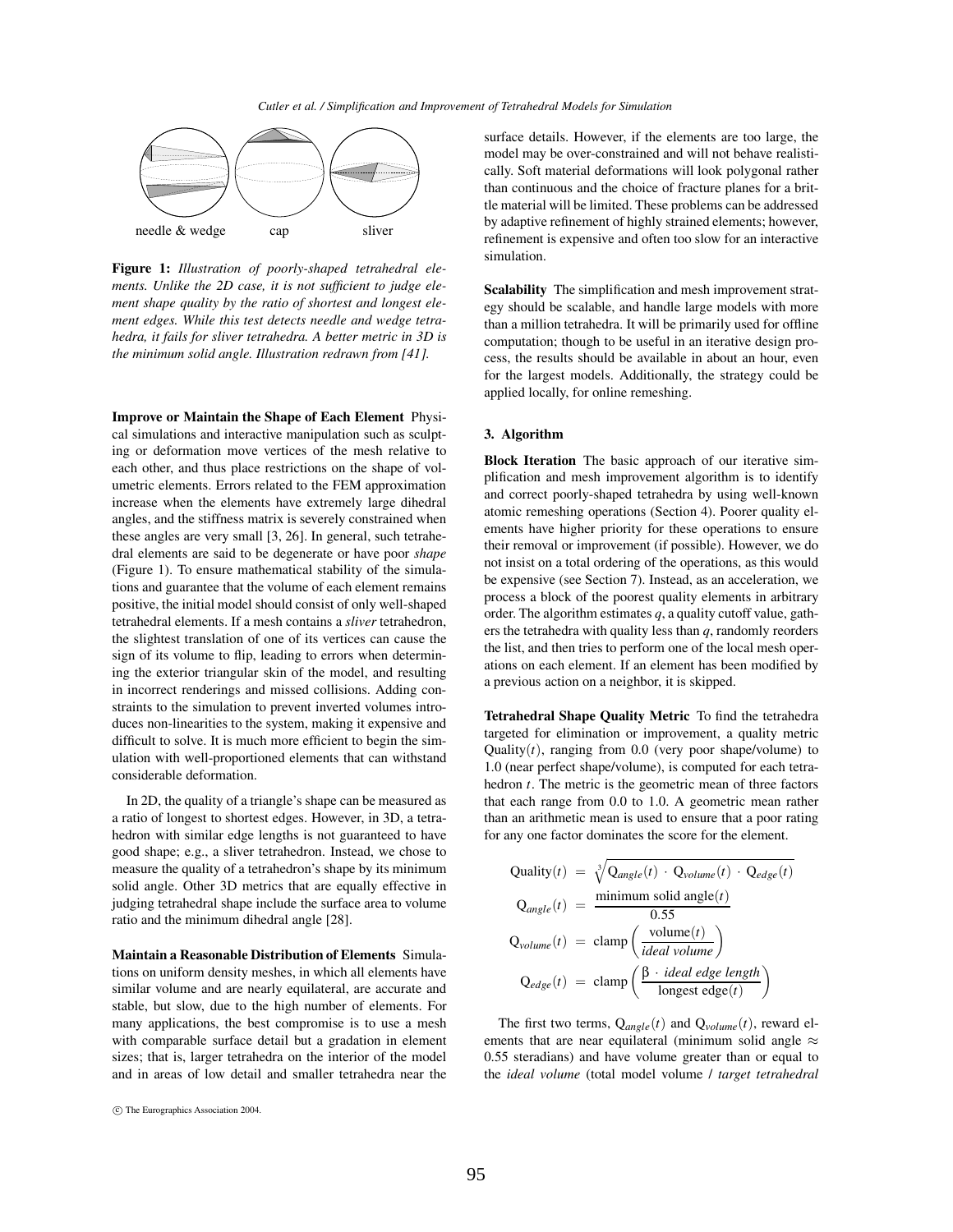*Cutler et al. / Simplification and Improvement of Tetrahedral Models for Simulation*



Figure 2: The meshes generated from a uniform distance field (top left) and an octree version of the same distance field (top middle) have similar boundary quality. The simplified version (top right) maintains the exterior and interior interfaces. Below each mesh is a histogram of the element quality. The leftmost corner of each plot represents the worst quality elements (near *zero volume, near zero minimum solid angle), and the rightmost corner represents the best elements.*

*count*). The final term,  $Q_{edge}(t)$ , penalizes a tetrahedron whose longest edge is much greater than the *ideal edge*  $length$  ( $\sqrt[3]{ideal volume}$ ). This last term may appear redundant, but we found it necessary to discourage the creation of tetrahedra with poor angles but reasonable volume due to their large overall size (long edges). These elements can be difficult to remove in later iterations. In our examples we use  $β = 5$ . Larger values for β allow a wider range in element size; that is, larger elements on the interior of the model. Each factor is clamped to  $[0,1]$ . A visualization of initial and final element quality is shown in Figure 2.

**Surface Preservation Metric** On each iteration, the algorithm considers many possible actions but does not perform any that introduce negative volume elements, worsen the local minimum element quality, or significantly modify the exterior or interior boundary surfaces relative to the allowable boundary error, *E*. Our initial value for *E* is the expected average edge length in the simplified model, the *ideal edge length*. We define  $Error(op)$ , the boundary error introduced by operation *op*, with a volume conservation metric [27], which preserves these boundaries by penalizing change in volume of any material (computed separately).

$$
Error(op) = \gamma \cdot \sum_{materials} \sqrt[3]{\text{abs}(\Delta \text{ volume})}
$$

If  $Error(op) > E$  then *op* is not performed. Larger values for γ result in increased retention of surface detail but poorer element quality. We found  $\gamma = 10$  to be an effective parameter setting and use this value for all examples shown in this paper. Other surface preservation metrics can be substituted [20].

**Minimum Solid Angle Requirements** Often it is impossible to both maintain the boundary surface of a particular model and enforce a minimum shape requirement on all elements. Thus we do not place a hard requirement on the minimum solid angle; rather, the algorithm works to improve element shape as much as possible. In general, the algorithm only performs operations that locally improve the model; that is, the poorest-quality tetrahedron after the operation should be no worse than the poorest-quality tetrahedron before the operation. However, several consecutive operations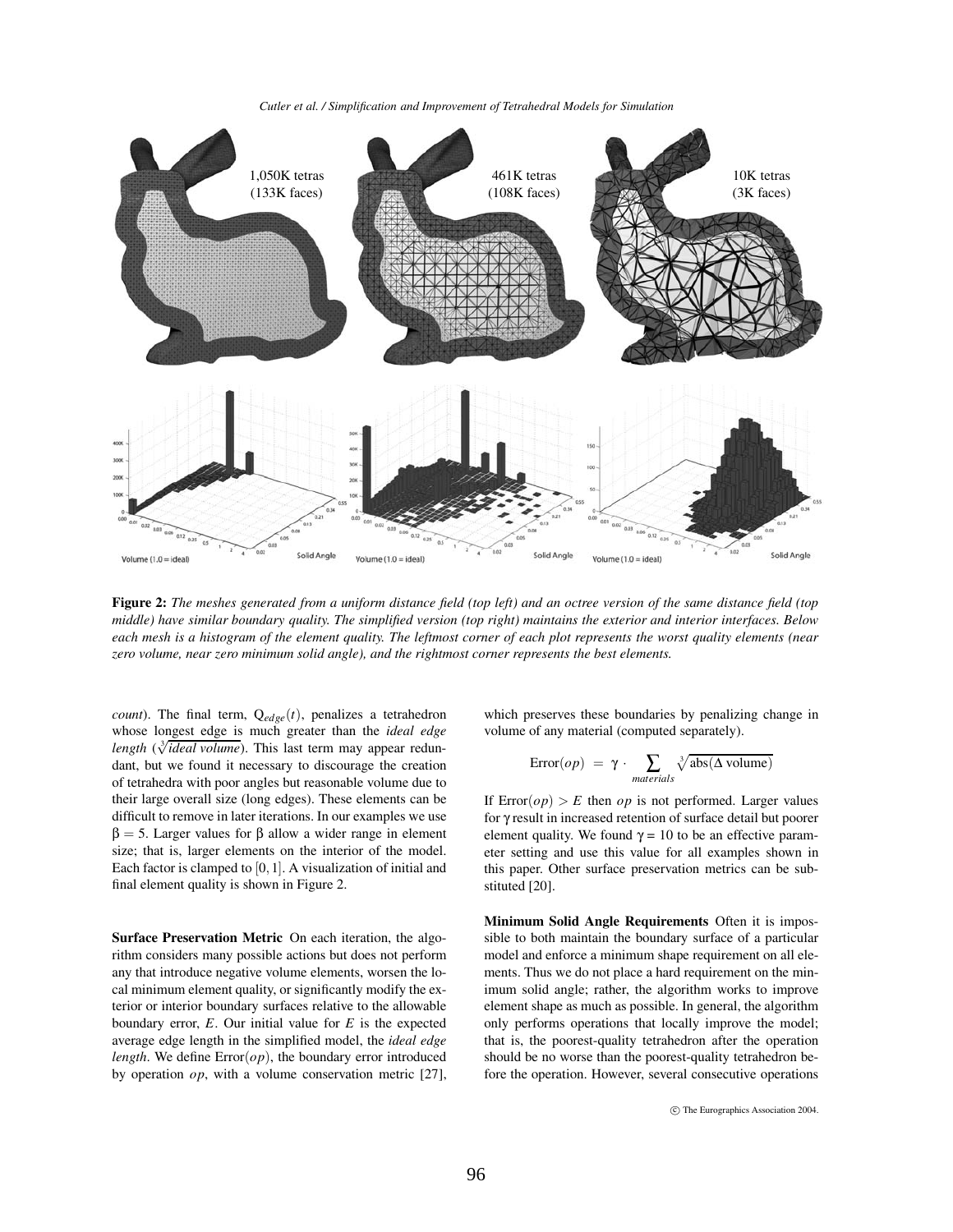

**Figure 3:** *Pseudo-code for our algorithm.*

may be necessary to remove/improve a particular element. These operations may temporarily create worse quality elements, trapping a greedy approach in a local minima. So in the spirit of simulated annealing, early in computation we allow some operations that worsen the local quality of the mesh and decrease the chance of taking these steps to zero as we approach our target tetrahedral count.

**Algorithm Summary** Pseudo-code for the algorithm is shown in Figure 3, and a visualization of the number of operations performed during each iteration is shown in Figure 4. Two variables are updated after each block iteration: the quality cutoff, *q*, is updated to select an additional 10% of the poorest quality elements in the next iteration, and the boundary error, *E*, is scaled by the (dimensioncorrected) tetrahedral-count reduction remaining. The only user-specified parameters to the algorithm are the *target tetrahedral count* and the *target solid angle*. Applicationspecific controls may be added; for example, the internal parameters β and γ could be exposed to the user.

#### **4. Mesh Operations**

Below we briefly describe the well-known local mesh operations that are used to simplify and improve tetrahedral meshes. Our algorithm attempts to perform these operations in the order listed to improve connectivity, remove vertices, adjust vertex positions, and add vertices. Further studies are needed to determine if this is the optimal order, or if perhaps a random choice would be more effective.

**Swapping** The first actions attempted are tetrahedral swaps, which can dramatically improve tetrahedral shape by switching inter-element connectivity. We have implemented the two most common types of tetrahedral swapping, shown in Figure 5, but other tetrahedral swaps are possible [16]. The  $2 \rightarrow 3$  swap is performed by removing two adjacent tetrahedral elements and replacing them with three tetrahedra



**Figure 4:** *Each bar in this visualization represents an iteration of the algorithm. The height of the bar is the number of tetrahedra at the beginning of the iteration, with the poorest tetrahedra at the top, where early computation is focused. The number of elements is quickly reduced and then levels off to allow the model to settle into the best compromise between element quality and surface detail for the desired number of tetrahedra.*

that share the edge connecting the two opposite vertices. The  $3 \rightarrow 2$  swap is performed in reverse. Although the configuration with two tetrahedra contains fewer elements, the configuration with three tetrahedra is often selected because it has a better local minimum element quality. The  $2 \rightarrow 2$  swap allows re-triangulation of the exterior boundary.

**Point Deletion** Next, the algorithm attempts to eliminate the target tetrahedron by performing a half-edge collapse (Figure 7), which removes one vertex and all tetrahedral elements surrounding the collapsed edge. Elements that pointed to the removed vertex are stretched to instead point to the vertex at the other end of the edge. There are two directions in which each of a tetrahedron's six edges may be collapsed. Some of these collapses may be disallowed because they introduce negative-volume tetrahedra or change the topology of the exterior or interior boundary surfaces (Figure 6). Other methods for identifying topology-preserving collapses may be used [14, 43]. Certain collapses are more desirable because they more accurately preserve the details of boundaries. Like Progressive Meshes [22], we use an edge weighting function, Weight(*e*), to prioritize edge collapses that best maintain surface details.

 $Weight(e) = length(e) + Error(collapse(e))$ 

If no *e* exists such that  $Weight(e) < E$ , then no collapse will be performed on this tetrahedron, during this iteration.

c The Eurographics Association 2004.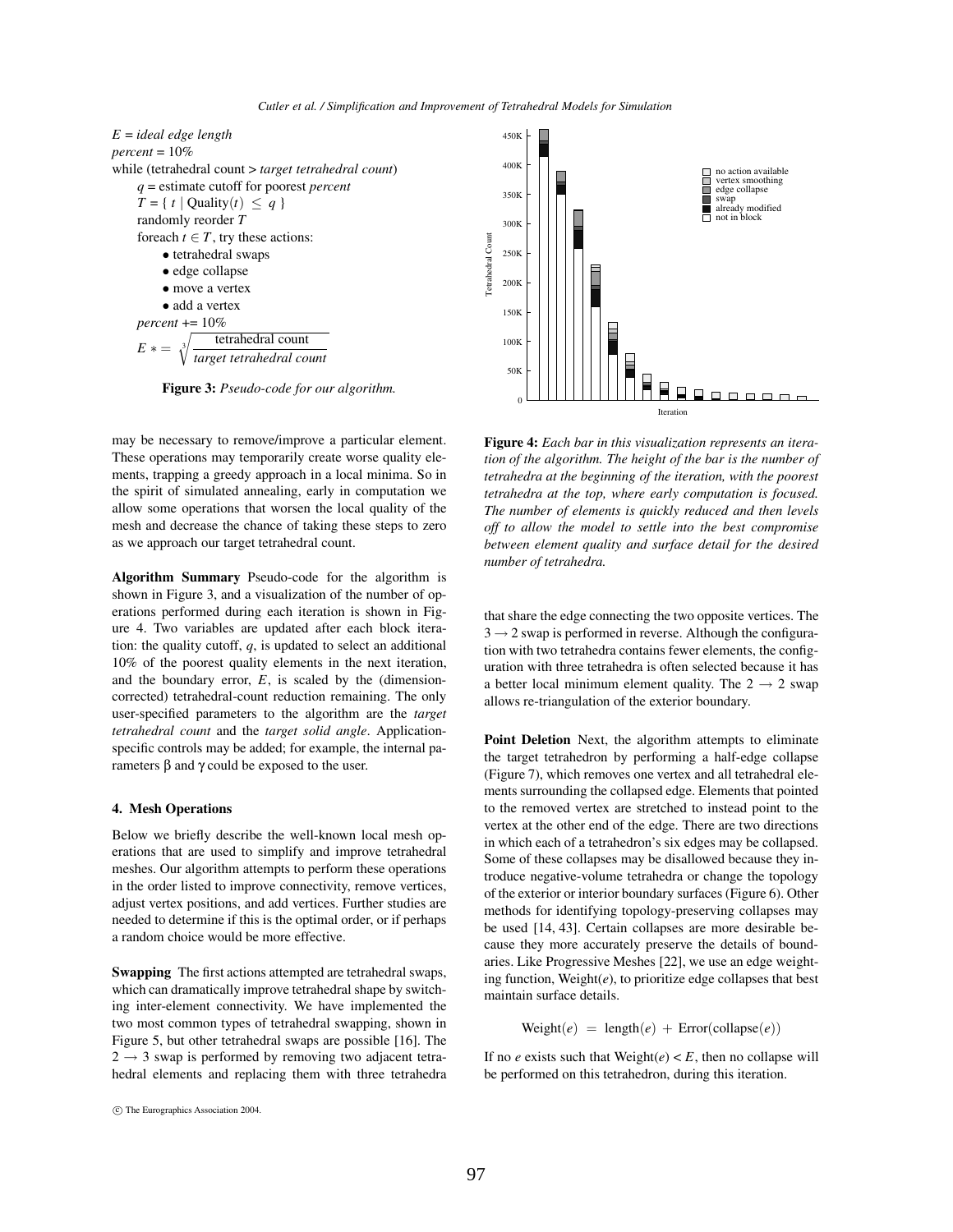

**Figure 5:** *Two tetrahedra that share a face may be replaced with three tetrahedra that share an edge (or vice versa). Similarly, two tetrahedra that share a face and have neighboring boundary faces that are nearly parallel can be replaced with two tetrahedra that essentially swap the edge between these two boundary faces. Illustration redrawn from [16].*

**Vertex Smoothing** If the procedures outlined above are unable to improve the shape of the targeted tetrahedron, the algorithm will move each vertex of the element to the centroid of its connected vertex neighbors [17, 16]. A vertex is moved only if the new position does not introduce any tetrahedra of negative volume and  $Error(smooth(v)) < E$ .

**Point Addition** A final remeshing option is the addition of new vertices at the center of a tetrahedron, the center of a boundary face, or at the midpoint of a boundary edge [41]. Although these actions will increase the total number of tetrahedra, they can provide significant help when the mesh contains roughly the target number of elements, but the shape requirements have not been met.

## **5. Implementation**

To achieve a constant running time for the mesh operations described above, inter-element neighbor pointers must be maintained. We have implemented the algorithm using a 3D analog of the half-edge data structure. A hash table is used to pair the faces of neighboring elements from "polygon soup" in constant time. For efficiency, we cache element quality and edge collapse weights. After each operation, we update the element neighbor pointers and invalidate cached values, as appropriate. To ensure the robustness of our implementation, we found it necessary to perform the following degeneracy checks on the resulting mesh when considering a particular operation:

- Exactly two tetrahedra or one tetrahedron and one exterior triangle share each triangular face.
- Exactly two exterior triangles share each exterior edge.
- At least three exterior triangles meet at each exterior vertex.
- At least three elements meet at each edge.
- All elements sharing a vertex can be reached by following a chain of tetrahedral neighbor pointers.
- Two tetrahedra that share a face must share exactly three vertices (a naive edge collapse implementation may create an illegal situation where a pair of tetrahedra also share the fourth vertex).



**Figure 6:** *2D illustration showing different edge collapses.* Interior edges *(solid white) are completely surrounded by one type of material and can be collapsed since they do not affect the material boundaries.* Boundary touching edges *(dashed white) are surrounded by one material at their interior endpoint and two or more at their boundary endpoint. They should be collapsed to the boundary endpoint.* Spanning edges *(dashed black) are surrounded around the edge by a single material type, but have at least one other material at each endpoint. They should never be collapsed, as this would cause a point of zero thickness in a material layer.* Boundary edges *(solid black) can be collapsed as long as the boundary is not unacceptably modified.*

Some of these checks are guaranteed if all elements have positive volume; however, they should be consistently performed due to limited floating point precision and rounding errors. Our implementation is tolerant of negative- and zerovolume elements that are often present in the input meshes or at intermediate stages of a deformation simulation.

#### **6. Performance and Results**

Our example meshes are generated using structured, gridbased mesh generation [12], although the algorithm can also be applied to output from other techniques. A sufficiently high resolution grid is chosen to adequately capture the details of the input surface. Unfortunately this also results in a large number of tetrahedra evenly distributed throughout the volume of the model without regard to the complexity of surface detail. The models may be composed of different materials, arranged in layers or other patterns [13]. A material layer that is thick relative to the grid leads to extraneous tetrahedral sampling within the layer (Figure 2). Prior to tetrahedralization, grid cells that are adequately represented by interpolation of the coarser grid or do not contain an interface crossing are collapsed. Tetrahedralization of this octree or *Adaptive Distance Field* results in fewer tetrahedra [18]. Cells on the boundary between differing octree resolutions are triangulated to avoid T-junctions and cracks.

Our simplification and mesh improvement implementation has been stable and effective, even on very large meshes (Figures 8 and 9). Simplifications with smaller target tetrahedral counts often have faster running times (Table 1) because the initial boundary error value, *E*, is higher. This results in a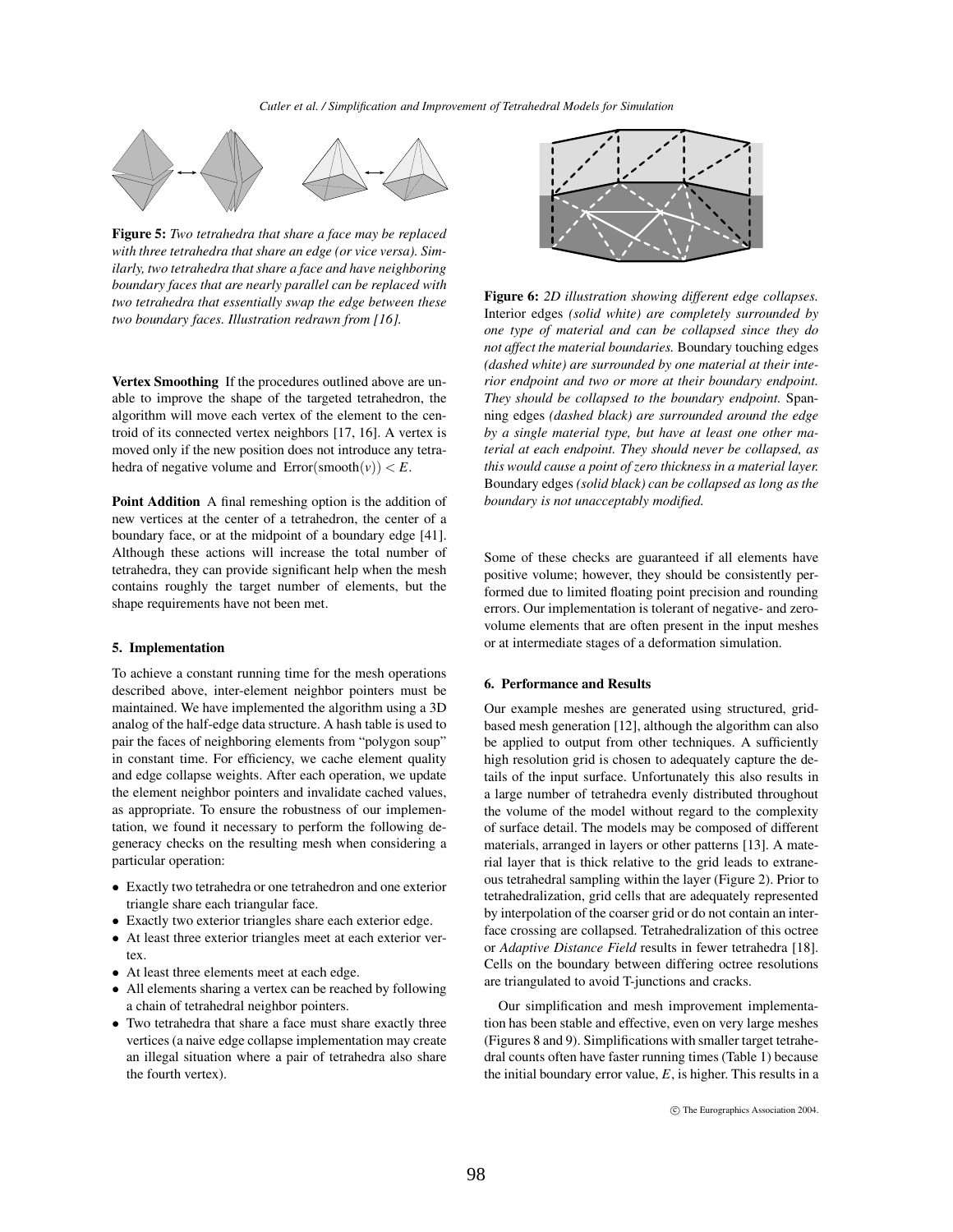

**Figure 7:** *When an edge is collapsed (black arrow), the triangles or tetrahedra that share the edge are removed (dark gray) and the elements that touch the deleted vertex are deformed (light gray). Since the collapse weight of an edge includes data about element shape, the weight of all edges that share a vertex with a deformed element (dashed lines) must be recomputed.*

faster reduction of the tetrahedral count and fewer elements to process in later iterations. The actual times vary due to the general difficulty of estimating the boundary error, *E*, needed to represent a complex object with a given number of elements. If the model can be represented with large tetrahedra on the interior (saving more elements for the surface) the final boundary error will be smaller.

In practice, all tetrahedra exceed the minimum quality requirements for simulations. The simplified models have been tested in an interactive volumetric editing, visualization and simulation environment and perform quite well. Traditionally, creating models for use in such systems has been challenging due to the fixed time steps and minimum required refresh rates.

#### **7. Comparison to Previous Work**

We considered using a Progressive Mesh (PM) approach [9, 22, 42] for the simplification phase of our system. In a PM, each edge is given a weight that indicates how its collapse will affect various mesh properties such as connectivity, conformity to the original mesh, etc. The edges are stored in a priority queue, and after each edge is collapsed, neighboring edge weights are recomputed and reheaped as necessary. However, maintaining a total ordering of the edges is expensive, as well as unnecessary for many applications, such as extreme simplification of very large models. After a single edge collapse operation is performed on a tetrahedral mesh, an average of over 100 edge weights must be recomputed and re-heaped (see Figure 7). Furthermore, the cost of actually performing an edge collapse is small compared to the cost of recomputing the weight of an edge collapse to determine whether it is legal and desirable.

In contrast to a PM, with our algorithm the edge weights are computed only for the current block of low-quality tetrahedra, and it is very likely that if a legal collapse exists, it will be performed. In the initial iterations of our algorithm,

| model    | tetra<br>count           | $#$ of<br>iters | mm:ss | min angle<br>< 0.1          | min<br>after |
|----------|--------------------------|-----------------|-------|-----------------------------|--------------|
| bunny    | $461K \rightarrow 2K$    | 18              | 07:10 | $41.7\% \rightarrow 18.5\%$ | 0.02         |
|          | $\rightarrow 10K$        | 16              | 10:44 | $\rightarrow$ 10.1%         | 0.02         |
|          | $\rightarrow$ 50K        | 15              | 23:12 | $\rightarrow 5.6\%$         | 0.01         |
| dragon   | $825K \rightarrow 5K$    | 18              | 14:31 | $39.7\% \rightarrow 25.9\%$ | 0.02         |
|          | $\rightarrow$ 100K       | 13              | 35:32 | $\rightarrow$ 4.4%          | 0.01         |
| hand     | $1,596K \rightarrow 10K$ | 18              | 29:01 | $40.5\% \rightarrow 24.8\%$ | 0.02         |
|          | $\rightarrow$ 100K       | 16              | 58:32 | $\rightarrow$ 4.7%          | 0.02         |
| gargoyle | $792K \rightarrow 10K$   | 17              | 15:29 | $39.4\% \rightarrow 11.4\%$ | 0.02         |
|          | $\rightarrow$ 30K        | 15              | 22:15 | $\rightarrow 6.7\%$         | 0.01         |
|          | $\rightarrow$ 50K        | 14              | 25:19 | $\rightarrow 5.5\%$         | 0.01         |
|          | $\rightarrow$ 200K       | 12              | 29:30 | $\rightarrow 5.4\%$         | 0.01         |

**Table 1:** *Statistics for the meshes shown in Figures 8 and 9 run on a Pentium 4 Xeon 2.4 GHz machine with 4 GB of RAM. From left to right: the number of tetrahedral elements in the initial and final meshes; the number of block iterations performed; the running time; the percent of elements in the initial and final meshes with solid angle < 0.1 steradians; and the minimum solid angle of all elements in the final mesh. In each example, the* target solid angle *was 0.1 steradians.*

many operations are performed in an arbitrary order, saving considerable computation. The change in the boundary error, ∆*E*, is decreased as the target tetrahedral count is approached. In the limit, as ∆*E* → 0, our method (restricted to edge collapses) is equivalent to the continuous simplification of a Progressive Mesh. We found that our algorithm required only 5-15% as many edge collapses as an equivalent PM. This is considerable since about 80-90% of the running time is spent recomputing edge weights.

Overall, our algorithm has much in common with the Mesh Optimization [23] approach, in that we also use element swaps, vertex smoothing, and vertex addition. These operations are necessary to improve meshes that are already near their target tetrahedral count or contain very poor inter-element connectivity. We select local remeshing operations with a greedy strategy (to ensure well-proportioned elements), and use the boundary error, *E*, to control the global optimization of the mesh.

By combining mesh improvement operations with aggressive simplification, our technique achieves higher element quality in practice than mesh improvement alone. As expected, our algorithm is somewhat slower than the simplification-only algorithms, mostly due to the consistency and topology checks required for robustness. Our running times are comparable to the simplification and mesh improvement strategy of [35]; although they focus on preserving a scalar field defined throughout space rather than the boundary surfaces and therefore the extracted isosurfaces contain significant visual artifacts.

c The Eurographics Association 2004.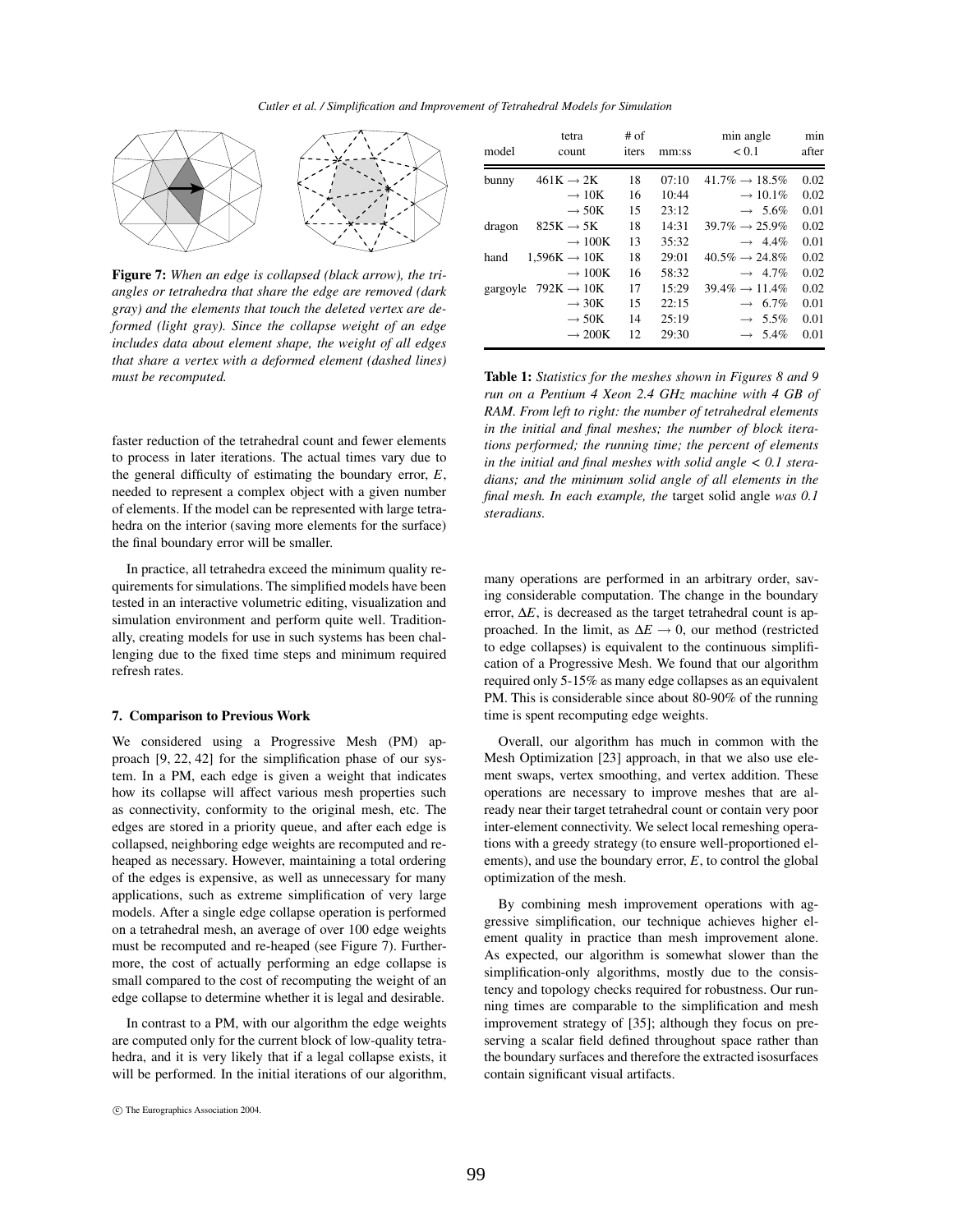## **8. Conclusions and Future Work**

Simplification is a necessary component in modeling to produce meshes at a resolution appropriate for interactive exploration, manipulation, and simulation. Our strategy focuses aggressive simplification and mesh improvement operations on the poorest-quality elements to ensure that these models are also viable for physical simulations. Our technique is efficient enough to be used during iterative modeling. The algorithm could easily be adapted for local mesh improvement, targeting areas where simulation or sculpting have modified the mesh and created poorly-shaped tetrahedra.

In our implementation, the topology of the object and the materials within the object are strictly preserved. However, noise and alignment errors in the acquisition of 3D scanned meshes often lead to digital models with higher genus than the original object. Topological simplification of surface meshes [21] can be used to pre-process the input surface prior to mesh generation. Alternatively, topological simplification of the tetrahedral model could be performed when erroneous or extraneous topology is identified.

#### **Acknowledgments**

We would like to thank Hugues Hoppe for helpful discussions, Justin Legakis for the use of his rendering software, Derek Bruening for writing batch scripts and proofreading, and Frédo Durand for additional feedback. This work was supported by NSF grants CCR-9988535, CCR-0072690, and EIA-9802220 and by a gift from Pixar Animation Studios.

#### **References**

- [1] A. Adler. On the bisection method for triangles. *Mathematics of Computation*, 40(162):571–574, April 1983.
- D. N. Arnold, A. Mukherjee, and L. Pouly. Locally adapted tetrahedral meshes using bisection. *SIAM Journal of Scientific Computing*, 22(3):431–448, 2000.
- [3] I. Babuska and A. Aziz. On the angle condition in the finite element method. *SIAM Journal of Numerical Analysis*, 13(2):214–226, 1976.
- [4] T. J. Baker. Automatic mesh generation for complex threedimensional regions using a constrained delaunay triangulation. *Engineering with Computers*, (5):161–175, 1989.
- [5] R. E. Bank, A. H. Sherman, and A. Weiser. Some refinement algorithms and data structures for regular local mesh refinement. pages 3–17, 1983.
- [6] R. E. Bank and J. Xu. An algorithm for coarsening unstructured meshes. *Numerische Mathematik*, 73(1):1–36, 1996.
- [7] J. Bey. Tetrahedral grid refinement. *Computing*, 55:355–378, 1995.
- [8] P. R. Cavalcanti and U. T. Mello. Three-dimensional constrained delaunay triangulation: a minimalist approach. In *Proceedings of the 8th International Meshing Roundtable*, pages 119–129, 1999.
- Y.-J. Chiang and X. Lu. Progressive simplification of tetrahedral meshes preserving all isosurface topologies. *Computer Graphics Forum*, 22(1):493–504, 2003.
- [10] P. Chopra and J. Meyer. Tetfusion: An algorithm for rapid tetrahedral mesh simplification. In *Proceedings of IEEE Visualization 2002*, pages 133–140, 2002.
- [11] P. Cignoni, D. Costanza, C. Montani, C. Rocchini, and

R. Scopigno. Simplification of tetrahedral meshes with accurate error evaluation. In *IEEE Visualization 2000*, pages 85– 92, 2000.

- [12] B. Cutler. *Procedural Authoring of Solid Models*. PhD dissertation, Massachusetts Institute of Technology, August 2003.
- [13] B. Cutler, J. Dorsey, L. McMillan, M. Müller, and R. Jagnow. A procedural approach to authoring solid models. *ACM Transactions on Graphics*, 21(3):302–311, July 2002.
- [14] T. K. Dey, H. Edelsbrunner, S. Guha, and D. V. Nekhayev. Topology preserving edge contraction. *Publ. Inst. Math. (Beograd) (N.S.)*, 66:23–45, 1999.
- [15] H. Edelsbrunner and D. Guoy. An experimental study of sliver exudation. *Engineering With Computers, Special Issue on 'Mesh Generation' (10th IMR 2001)*, 18(3):229–240, 2002.
- [16] L. Freitag and C. Ollivier-Gooch. Tetrahedral mesh improvement using swapping and smoothing. *International Journal for Numerical Methods in Engineering*, 40:3979–4002, 1997.
- [17] W. H. Frey and D. Field. Mesh relaxation: A new technique for improving triangulations. *International Journal for Numerical Methods in Engineering*, 31(6):1121–1133, 1991.
- [18] S. F. Frisken, R. N. Perry, A. P. Rockwood, and T. R. Jones. Adaptively sampled distance fields: A general representation of shape for computer graphics. In *Proceedings of ACM SIG-GRAPH 2000*, Computer Graphics Proceedings, Annual Conference Series, pages 249–254, 2000.
- [19] F. Ganovelli and C.O'Sullivan. Animating cuts with on-thefly re-meshing. In *Eurographics 2001 - short presentations*, pages 243–247, 2001.
- [20] M. Garland and P. S. Heckbert. Surface simplification using quadric error metrics. In *Proceedings of ACM SIGGRAPH 97*, Computer Graphics Proceedings, Annual Conference Series, pages 209–216, 1997.
- [21] I. Guskov and Z. Wood. Topological noise removal. In *Graphics Interface*, pages 19–20, June 2001.
- [22] H. Hoppe. Progressive meshes. In *Proceedings of ACM SIG-GRAPH 96*, Computer Graphics Proceedings, Annual Conference Series, pages 99–108, 1996.
- [23] H. Hoppe, T. DeRose, T. Duchamp, J. McDonald, and W. Stuetzle. Mesh optimization. In *Proceedings of SIG-GRAPH 93*, Computer Graphics Proceedings, Annual Conference Series, pages 19–26, Aug. 1993.
- [24] B. Joe. Construction of three-dimensional improved-quality triangulations using local transformations. *Mathematics of Computation*, 16:1292–1307, 1995.
- [25] T. Ju, F. Losasso, S. Schaefer, and J. Warren. Dual contouring of hermite data. In *Proceedings of ACM SIGGRAPH 2002*, Computer Graphics Proceedings, Annual Conference Series, pages 302–311, 2002.
- [26] M. Krizek. On the maximum angle condition for linear tetrahedral elements. *SIAM Journal of Numerical Analysis*, 29:513–520, 1992.
- [27] P. Lindstrom and G. Turk. Fast and memory efficient polygonal simplification. In *IEEE Visualization*, pages 279–286, 1998.
- [28] A. Liu and B. Joe. Relationship between tetrahedron shape measures. *BIT*, 34:268–287, 1994.
- [29] A. Liu and B. Joe. Quality local refinement of tetrahedral meshes based on bisection. *SIAM Journal of Scientific Computing*, 16(6):1269–1291, November 1995.
- [30] R. Lohner. Generation of three-dimensional unstructured grids by the advancing front method. In *International Journal for Numerical Methods in Fluids*, volume 8, pages 1135–1149, 1988.
- [31] J. M. Maubach. Local bisection refinement for n-simplicial grids generated by reflection. *SIAM Journal of Scientific Computing*, 16:210–227, 1995.
- [32] G. L. Miller, D. Talmor, and S.-H. Teng. Optimal good-aspectratio coarsening for unstructured meshes. In *Proceedings of the Eighth Annual Symposium on Discrete Algorithms*, pages 538–547, New Orleans, Louisiana, Jan. 1997. Association for Computing Machinery.

c The Eurographics Association 2004.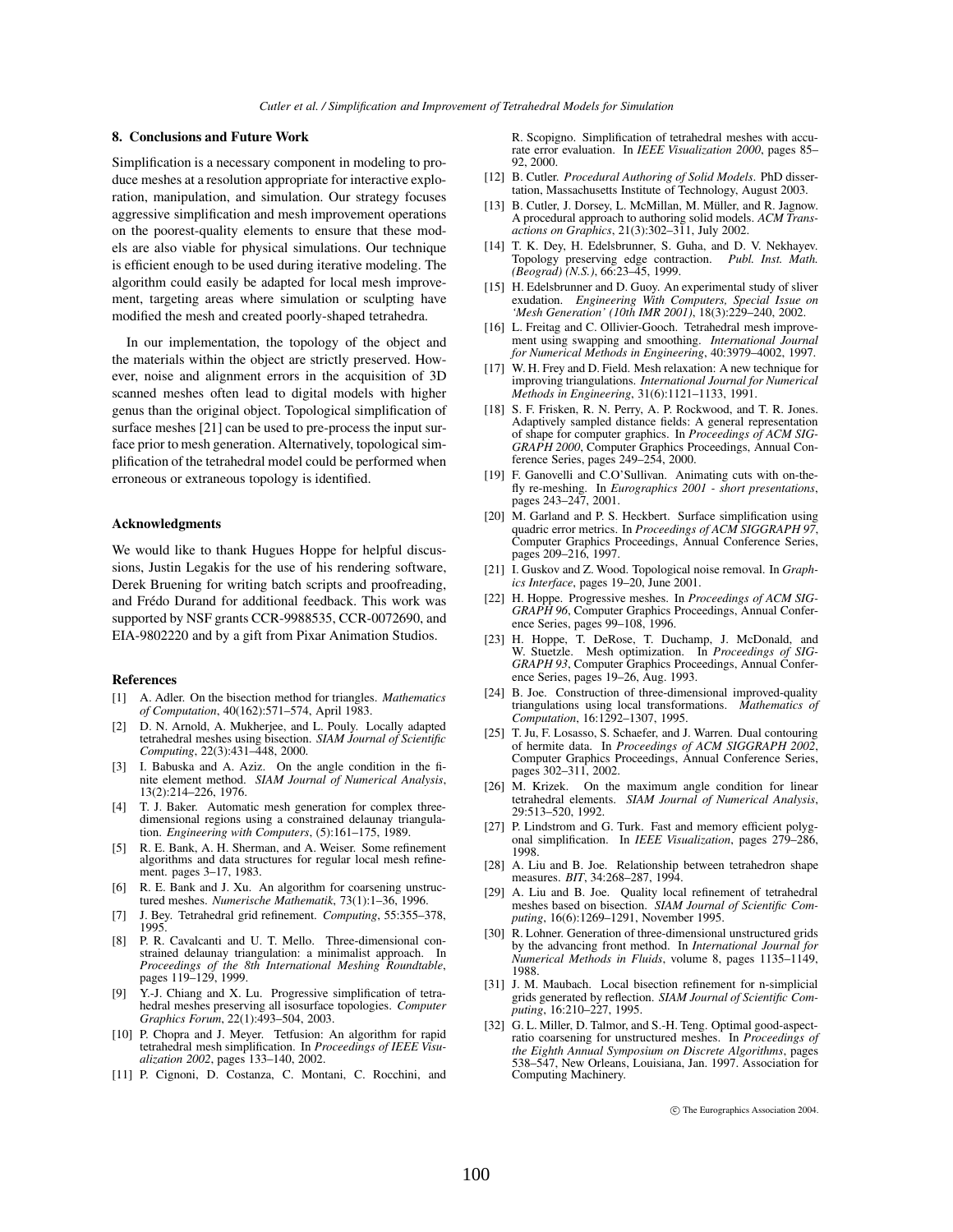*Cutler et al. / Simplification and Improvement of Tetrahedral Models for Simulation*



**Figure 8:** *Renderings of the gargoyle model at several resolutions.*

- [33] M. Müller, J. Dorsey, L. McMillan, and R. Jagnow. Realtime simulation of deformation and fracture of stiff materials. In *Proceedings of Eurographics Workshop on Animation and Simulation 2001*, pages 113–124, 2001.
- [34] M. Müller, J. Dorsey, L. McMillan, R. Jagnow, and B. Cutler. Stable real-time deformations. In *Proceedings of ACM SIGGRAPH Symposium on Computer Animation 2002*, pages 49–54, 2002.
- [35] V. Natarajan and H. Edelsbrunner. Simplification of threedimensional density maps. *IEEE Transactions on Visualization and Computer Graphics*, to appear.
- [36] G. M. Nielson and J. Sung. Interval volume tetrahedrization. In *IEEE Visualization '97*, pages 221–228, 1997.
- [37] S. J. Owen. A survey of unstructured mesh generation technology. In *7th International Meshing Roundtable*, pages 239– 267, 1998. http://www.andrew.cmu.edu/user/sowen/softsurv.html.
- [38] S. Pirzadeh. Three-dimensional unstructured viscous grids by
- the advancing-layers method. 34(1):43–49, January 1996.
- [39] M.-C. Rivara and C. Levin. A 3-D refinement algorithm suitable for adaptive and multi-grid techniques. *Communications in Applied Numerical Methods*, 8:281–290, 1992.
- [40] W. J. Schroeder, J. A. Zarge, and W. E. Lorensen. Decimation of triangle meshes. *Computer Graphics*, 26(2):65–70, 1992.
- [41] J. R. Shewchuk. *Delaunay Refinement Mesh Generation*. PhD dissertation, Carnegie Mellon University, School of Computer Science, May 1997. Technical Report CMU-CS-97-137.
- [42] O. G. Staadt and M. H. Gross. Progressive tetrahedralizations. In *IEEE Visualization '98*, pages 397–402, October 1998.
- [43] I. J. Trotts, B. Hamann, K. I. Joy, and D. F. Wiley. Simplification of tetrahedral meshes. In *IEEE Visualization '98*, pages 287–296, October 1998.
- [44] M. A. Yerry and M. S. Shephard. Automatic threedimensional mesh generation by the modified octree technique. *International Journal For Numerical Methods in Engineering*, (20):1965–1990, 1984.

c The Eurographics Association 2004.